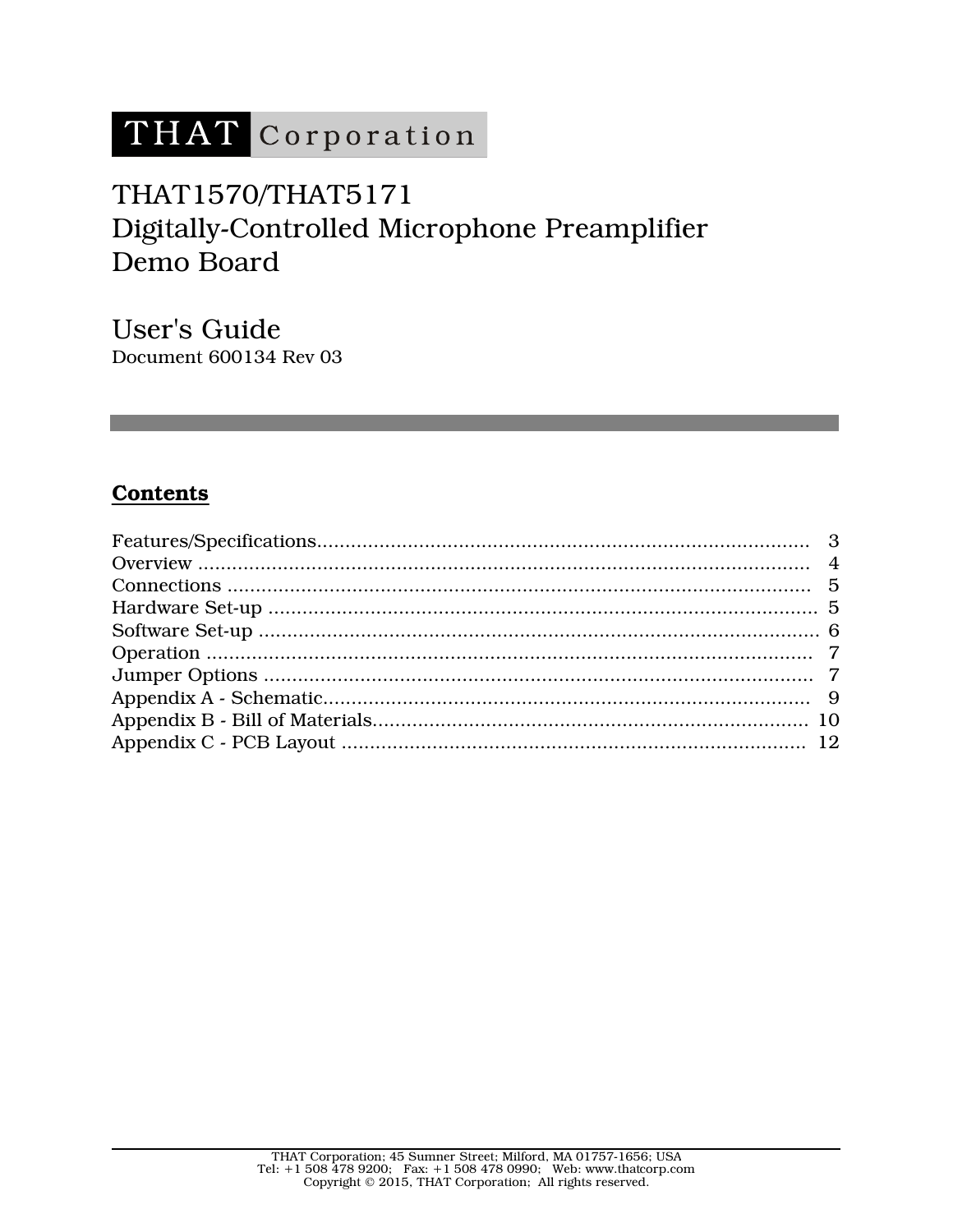## **Packing List**

(1) THAT1570/5171 DEMO Board PCB Assembly (1) USB Cable

If you are missing any of the above items please contact us at support@thatcorp.com.

## **FCC Warning**

This device is only intended for laboratory test environments. It may radiate radio frequency energy and has not been tested for compliance with subpart J of part 15 of the FCC regulations. Operation of this device in other environments may cause interference with radio communications.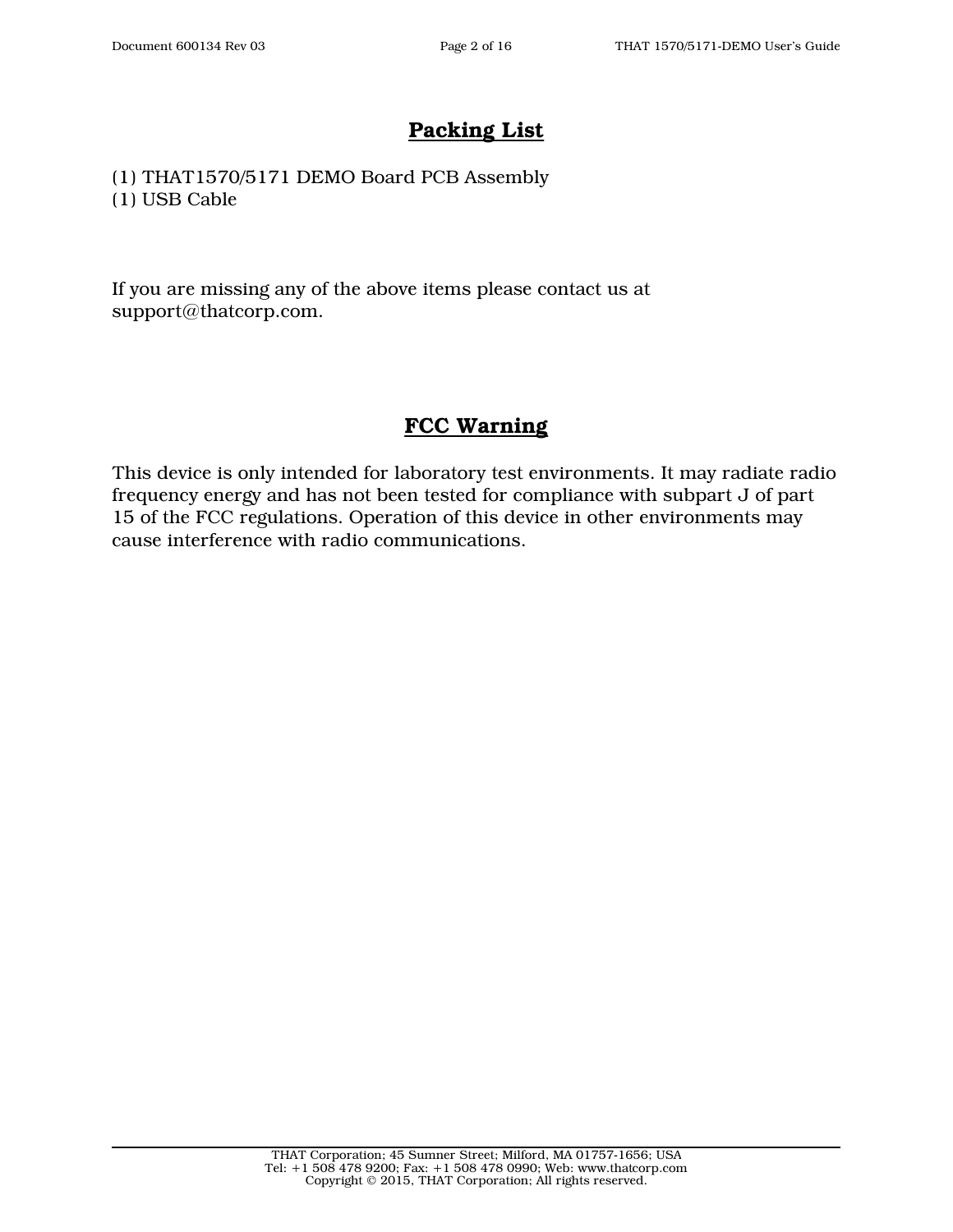## **Features**

- "Combo" XLR/TRS balanced input with switchable 48V phantom power
- Balanced audio output on XLR and TRS connectors
- Supports pro audio signal levels: +21dBu input / output
- Gain (measured input to output) adjustable in 1dB steps: 0dB, and 8-63dB
- USB 1.1 and USB 2.0 compatible control port
- Graphical user interface software for controlling 5171 parameters
- Prototyping area

## **Description**

The THAT Digitally-Controlled Mic Preamp Demo Board allows developers to evaluate the performance of the THAT1570 / THAT5171 chipset. The demo board provides a balanced audio input on a Neutrik "combo" connector with 48V phantom power, and a balanced audio output on XLR and  $\frac{1}{4}$ " TRS connectors. The supplied graphical user interface (GUI) controls all functions in the 5171 chip via USB. A prototyping area is available for adding or modifying circuitry.

| <b>Parameter</b>                                                                                                                                                | <b>Symbol</b>                   | <b>Typical</b>                                                                     | <b>Units</b>   |
|-----------------------------------------------------------------------------------------------------------------------------------------------------------------|---------------------------------|------------------------------------------------------------------------------------|----------------|
| Power Supply Voltage                                                                                                                                            | $V + - V -$                     | ±15                                                                                | V              |
| Maximum Input Level<br>$(V + IV - = \pm 15V)$                                                                                                                   | $V_{in-BAL}$                    | $+21$                                                                              | dBu            |
| Maximum Differential Output Level<br>$(V + IV - = \pm 15V)$                                                                                                     | $V_{OUT}$                       | $+21$                                                                              | dBu            |
| Gain (input to output)                                                                                                                                          | $A_{dB}$                        | $\Omega$<br>8 to 63 in 1dB steps                                                   | dB             |
| Gain error (all settings)                                                                                                                                       | A <sub>err</sub>                | ±0.15                                                                              | dB             |
| <b>Total Harmonic Distortion</b><br>$(V_{\text{OUT}} = +16$ dBu (5 $V_{\text{RMS}}$ ); R <sub>L</sub> = 10k $\Omega$ ;<br>$C_L$ = 10 pF; f = 1kHz; BW = 22 kHz) | <b>THD</b>                      | 0.0003 (0dB gain)<br>0.0003 (20dB gain)<br>0.0008 (40dB gain)<br>0.006 (60dB gain) | %              |
| <b>Equivalent Input Noise</b><br>(main output)                                                                                                                  | EIN                             | 1.65 (60dB gain)<br>1.9 (40dB gain)<br>5.0 (20dB gain)<br>22.9 (0dB gain)          | $nV/\sqrt{Hz}$ |
| <b>Equivalent Input Noise</b><br>$(1570$ output)                                                                                                                | EIN                             | 1.65 (60dB gain)<br>1.9 (40dB gain)<br>4.8 (20dB gain)<br>20 (0dB gain)            | $nV/\sqrt{Hz}$ |
| <b>Supply Current</b>                                                                                                                                           | $I_{CC}$ ; $-I_{EE}$ , $I_{DD}$ | 23 (V+ supply)<br>23 (V- supply)<br>$0.5$ (+5V supply)                             | mA             |

### **Specifications**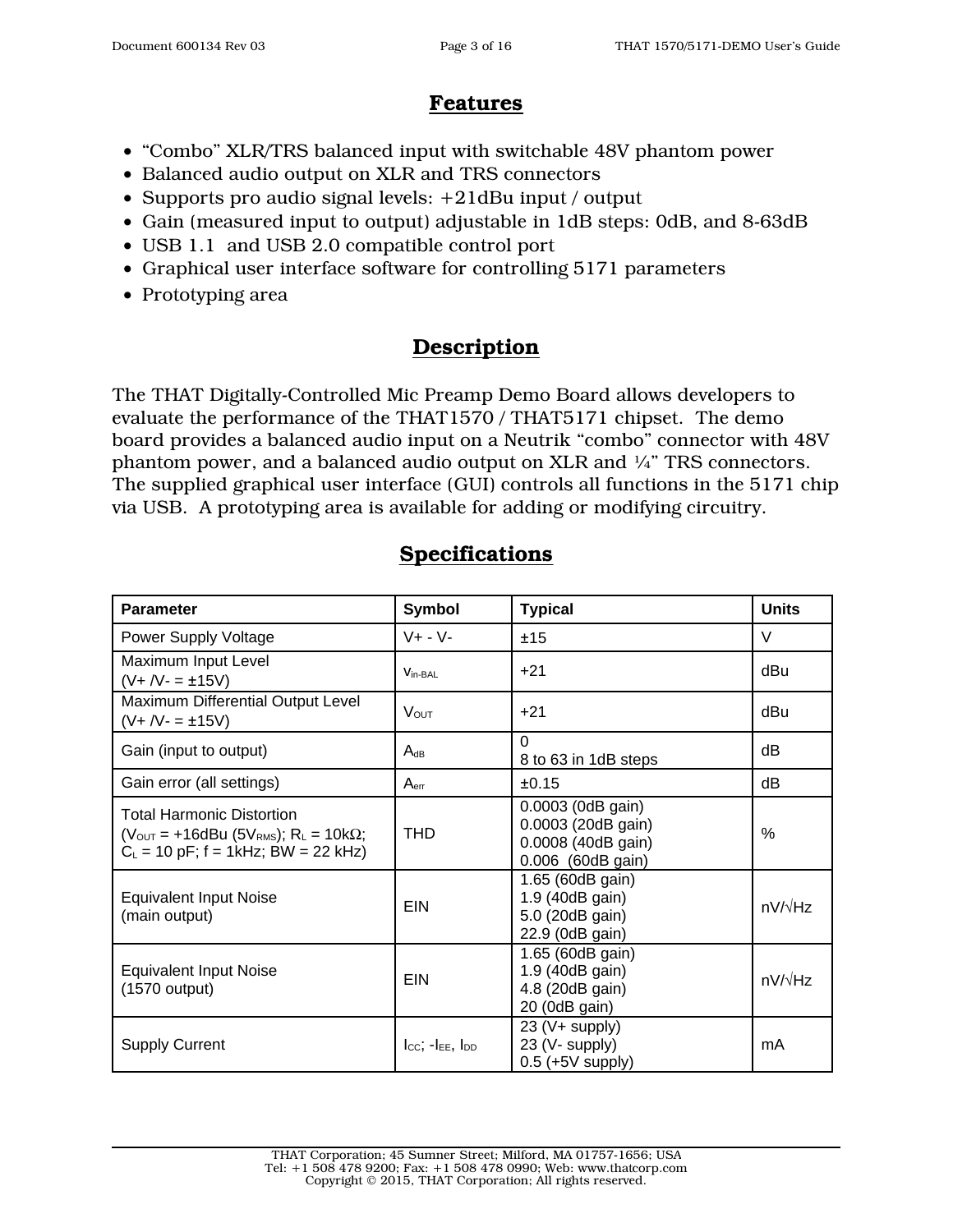## **THAT1570 / THAT5171 Overview**

The THAT1570 and THAT5171 ICs enable digitally-controlled microphone preamplifier applications with exceptionally high performance. Operating on maximum  $+/-17V$  supplies, the chipset accepts pro audio input levels  $(+22dBu$ max) without an input pad. Gain is adjustable to 5.6dB, and 13.6dB to 68.6dB in 1dB increments (a 5.6dB attenuator at the output offsets the overall gain range to 0dB, and 8-63dB). The 5171's built-in zero-crossing detector and other patentpending techniques for reducing zipper noise enable very smooth and silent gain changes. A differential servo reduces output offsets to less than 1.5mV. Four general purpose outputs on the 5171 can be connected to a variety of peripheral functions, e.g. an input pad, phantom power switch, signal routing switches, LEDs, etc. The 5171's addressable SPI interface supports read-back. By separating the analog mic pre amp front end (THAT1570) from the digital functions and switched resistor ladder (THAT5171), each IC is optimized for high performance.

The THAT1570 is fabricated using THAT's complementary dielectric isolation process and precision laser-trimmed Si-Chrome thin film resistors, yielding extremely high performance. The THAT5171 is fabricated using a high-voltage CMOS process, with proprietary techniques for reducing FET switching glitches. Packaged in 4x4mm QFN16 and 7x7mm QFN32 packages respectively, the THAT1570 and THAT5171 require very little PCB area.



## **Block Diagram**

Figure 1 -- Block Diagram of the THAT 1570/5171 Demo Board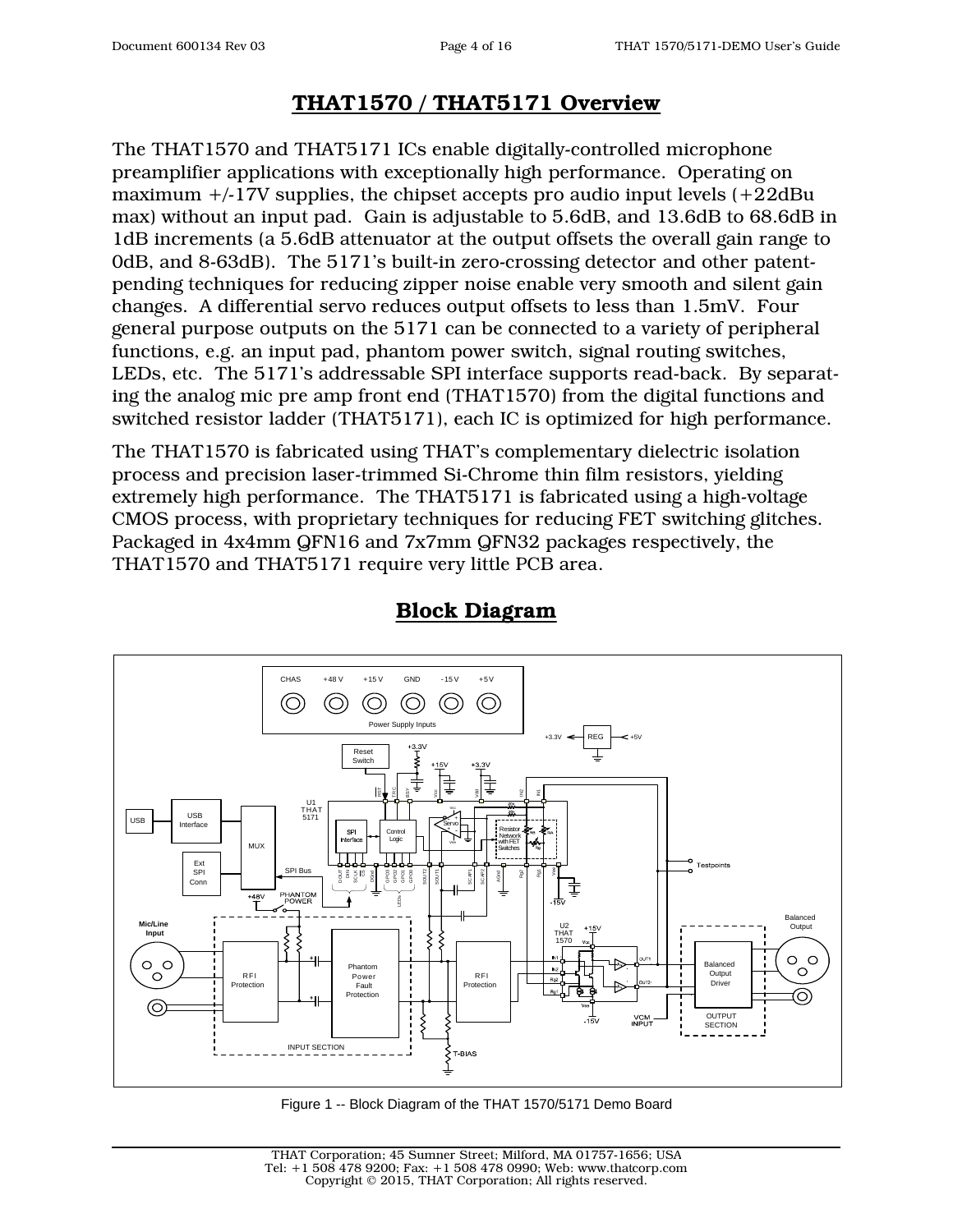## **Connections**

#### *Power*

The USB interface runs on USB bus power, but the rest of the demo board requires an external power supply.  $+/-15$  V (maximum  $+/-17$ V) supplies the analog circuitry. +48V phantom power is input (not generated on the board) and switched on and off via the on-board Phantom Power switch. Note that the ground return for +48V phantom power is via the CHAS (chassis ground) connector. The +5V input is regulated on board to 3.3V and supplies the digital logic.

#### *Audio Input*

The Neutrik combo connector accepts an XLR or  $\frac{1}{4}$ " TRS cable. Maximum input signal level is  $+21$ dBu with  $+/-15V$  supplies, or  $+22$ dBu with  $+/-17V$  supplies. The 1/4" TRS signal path includes a 20dB pad in order to support very high line levels.

#### *Audio Output*

Separate XLR and ¼" TRS connectors are wired in parallel. Maximum output signal level is  $+21$ dBu with  $+/-15V$  supplies, or  $+22$ dBu with  $+/-17V$  supplies. The differential attenuator/output buffer (U3) adds a small amount of noise and distortion to the signal and it is therefore recommended that test points TP1-TP3 be used to measure performance of the 1570/5171 ICs.

#### *USB*

A PC must be plugged into the demo board via USB in order to control parameters in the 5171 (e.g. gain). Take care not to hot plug the demo board while the GUI software is running as this will often crash the Windows drivers.

#### *General Purpose Outputs (GPO)*

The GPO3:0 pins are connected to header J12. J12 is conveniently located near the prototyping area, so the user can easily connect optional circuitry to them. Note that the GPO pins are also connected to LEDs, D1-D4, and pull up and pull down resistors which set the 5171 device address during reset. Consideration must be given to how any application circuitry that is added interacts with these other functions.

## **Hardware Set-up**

- 1. Connect a power supply to the V+, V-, +5V, +48V, CHAS and GND connectors. Do not turn on power yet.
- 2. Plug in the audio input and output
- 3. Attach a USB cable to the demo board, but do not plug it into the PC yet
- 4. Turn on the power supply
- 5. Turn on phantom power to microphone (if appropriate)
- 6. Plug USB cable into PC. Windows should go through its procedure for discovering the new USB peripheral and loading its driver.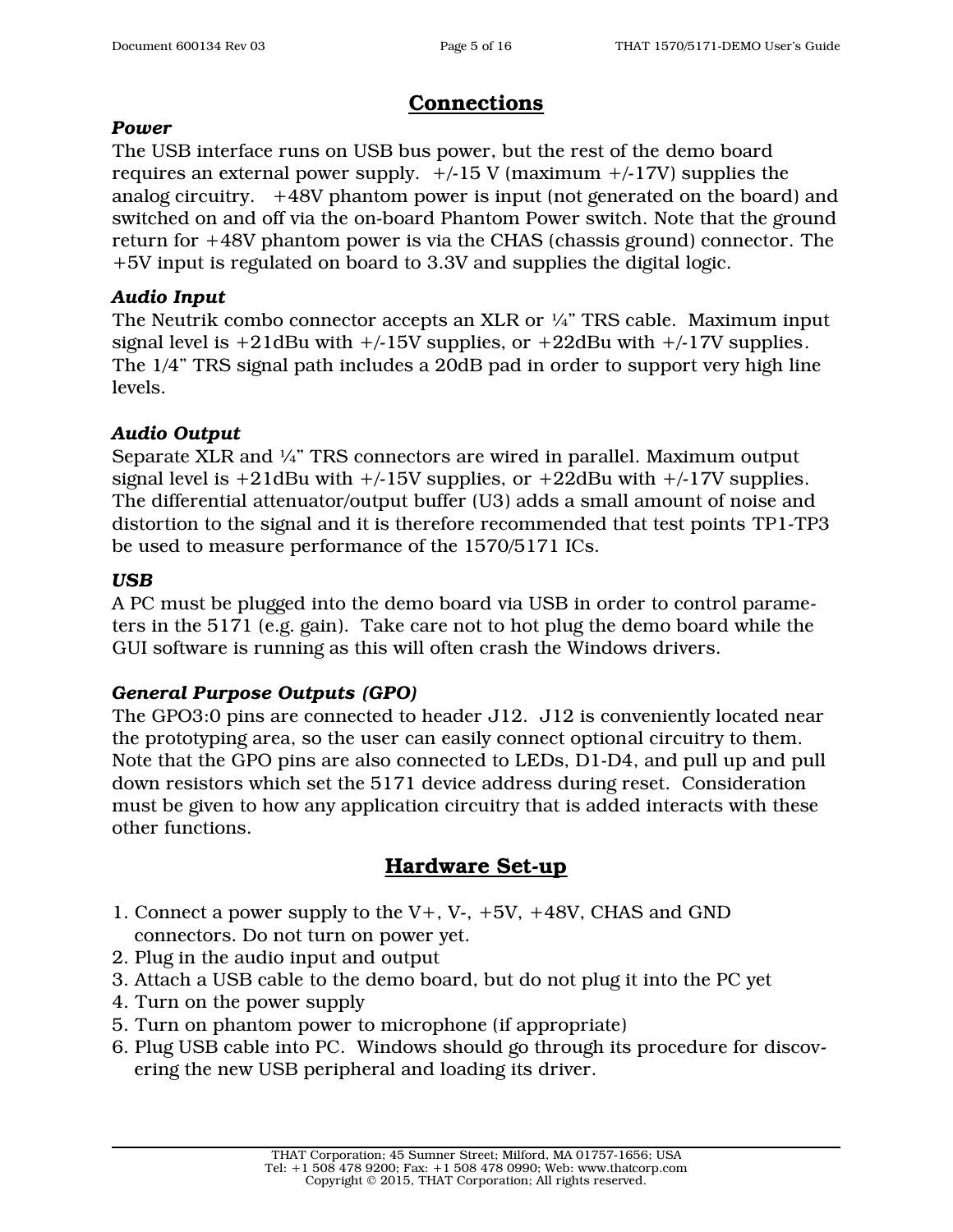- 7. Once the Windows driver has been loaded, launch the THAT Corporation MicPreController GUI application. See software section (below) for further instructions on operating the GUI.
- 8. When finished, close the MicPreController GUI first, then power down the demo board. Unplugging the USB cable before the demo board is powered down will likely crash the Windows drivers.

#### **Software Set-up**

#### *Installation*

1. Download the software. The software is available from the THAT Corporation website on the page: www.thatcorp.com/Demonstration\_Boards.shtml.

| THAT1570 / THAT5171<br><b>Digitally Controlled Mic Preamp</b>                 | <b>Demonstration System</b><br>THAT Corporation<br>45 Sumner St. Milford, MA 01757 USA<br>+1(508)478-9200     |
|-------------------------------------------------------------------------------|---------------------------------------------------------------------------------------------------------------|
| Gain<br>50 dB @<br>Options<br>Gain Mode<br>Immediate update                   | <b>Outputs</b><br>$\boxed{2}$ GPO[0]<br>GPO[1]<br>$\boxdot$ GPO[2]<br>GPO[3]<br>Step size (dB)<br>⊜<br>1<br>v |
| Device Address<br>Device 0<br><b>COM Port</b><br>COM5<br>$\blacktriangledown$ | v<br>V2.5<br>COM5 Connected                                                                                   |

Figure 2. Control GUI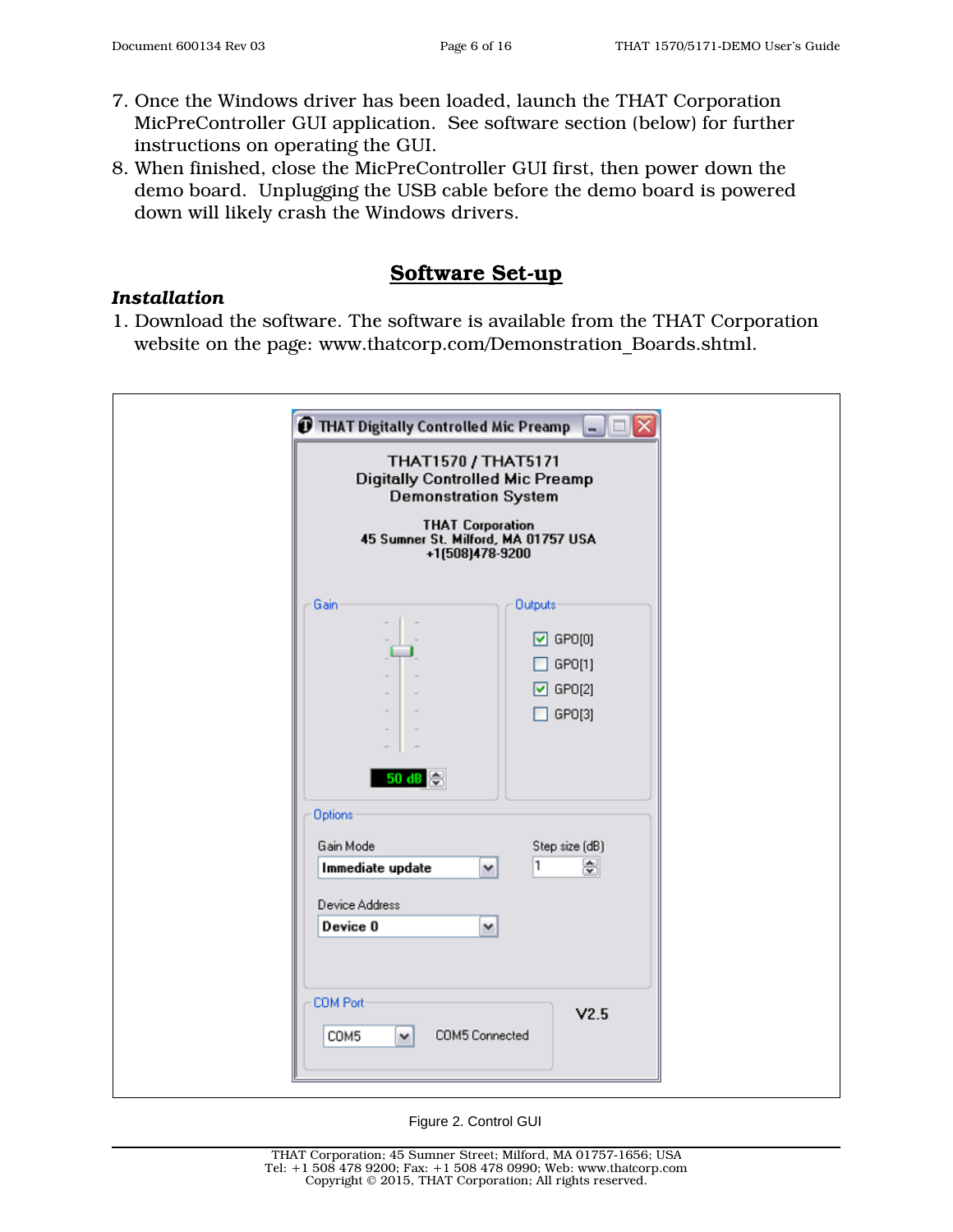2. Run the software installer program (double-click

"1570 5171 Demo Setup.msi"). The installer automatically detects your operating system and configures the appropriate drivers without any further input from you. You will see a "DOS box" and Windows dialogue box temporarily appear and then disappear during the process. Once the software installation process is complete, you will find an icon labeled "THAT 1570 5171 Demo" on your desktop and a new THAT Corporation group in your start menu.

## **Operation**

- 1. Apply power to the demo board, then plug the demo board into the PC via USB.
- 2. Launch the MicPreController GUI application.
- 3. The USB interface on the demo board will appear in Windows as a new COM port. Click the COM drop down menu in the MicPreController application and select the COM port associated with the USB module.
- 4. The GUI should now be connected to the demo board and ready to control its parameters. The GUI initially turns on LED1 as an indication that it is successfully communicating with the demo board. If LED1 is not lit, confirm proper cable connections and that you selected the correct COM port in the previous step.
- 5. Select "Immediate Update" or "Update on Zero Crossings" via the Gain Mode drop down box, depending on your preference.
- 6. Move the gain slider to adjust gain of the 5171. Gains are continuously adjusted as you move the slider. Note that gain settings of 1-7dB are invalid. You may also adjust the gain slider by first giving it scope (clicking it with the mouse) and then pressing the UP and DOWN arrow keys on your computer keyboard, or by clicking the up or down arrow buttons next to the numeric gain text box below the gain slider. The Step Size box in the Options area allows you to set how many decibels the slider changes when you press the UP/DOWN and arrow keys.

## **Jumper Options**

#### *T-Bias Jumper, J4*

The input circuit provides a jumper (J4) which enables/disables the "T-Bias" function. With a shunt intalled on J4, T-Bias is disabled and the circuit provides a 2 k $\Omega$  diferential input impedance to the XLR input. With the shunt removed from J4, T-Bias is enabled and provides a high common mode impedance (ideal for both mic and line inputs) but maintains a modest differential impedance.

#### *VCM Jumper/Input, J6*

The output attenuator (U3) is normally biased at 0 VDC via R30 connected to ground through a shunt on jumper J6. If the J6 shunt is removed, a bias voltage may be input via J6, e.g. the common mode voltage output pin (VCOM) of an A/D Converter.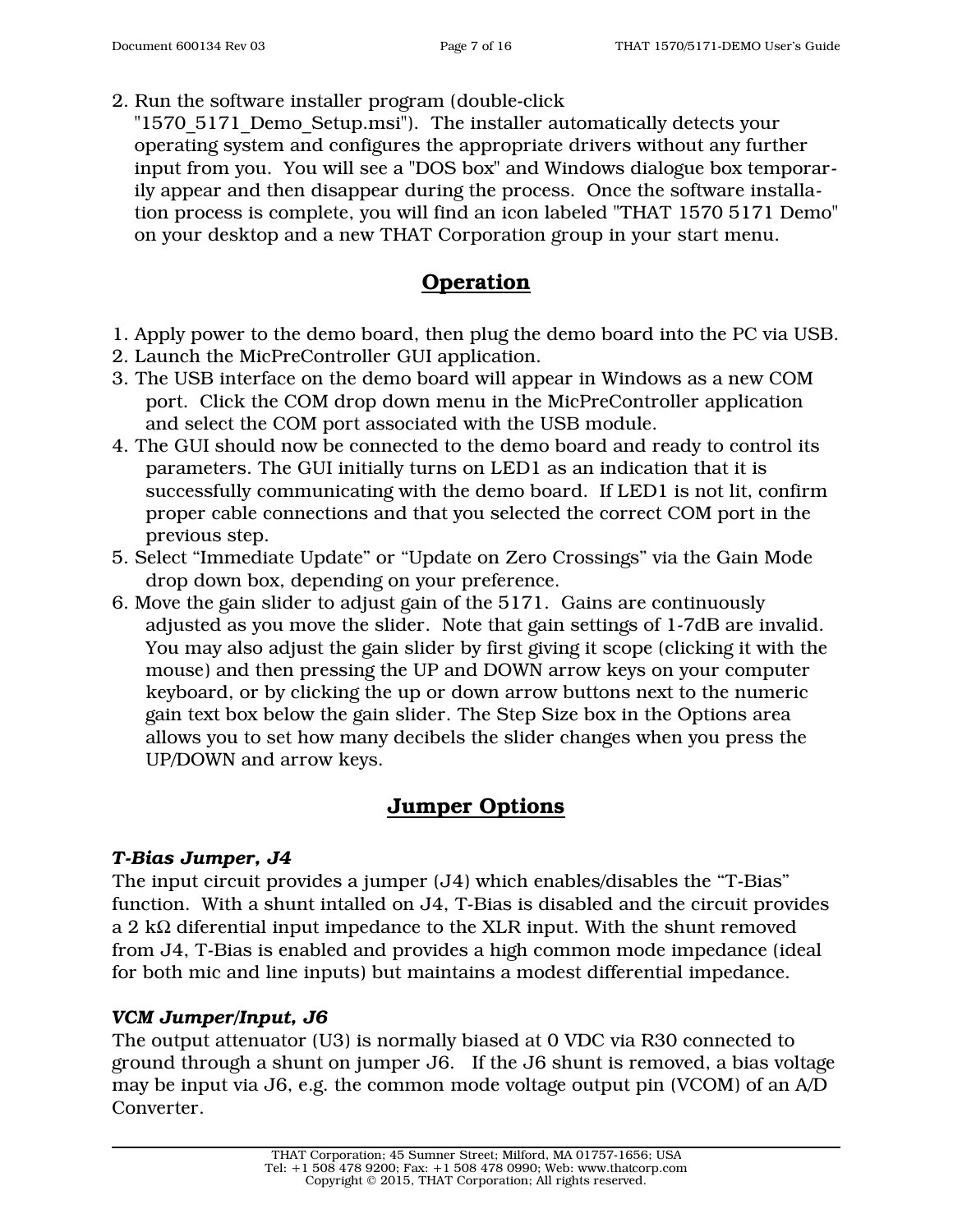#### *External SPI Host Jumpers & Connectors*

The demo board has two connectors, J8 and J10, for connecting up to 8 boards to an external SPI master device, such as a microcontroller. J8 is not installed at the factory and it is up to the user to add it if required. Note also that current limiting resistors R34, R36, R40, and R41 must be installed with the appropriate value for the application. Please contact THAT Corporation technical support for assistance.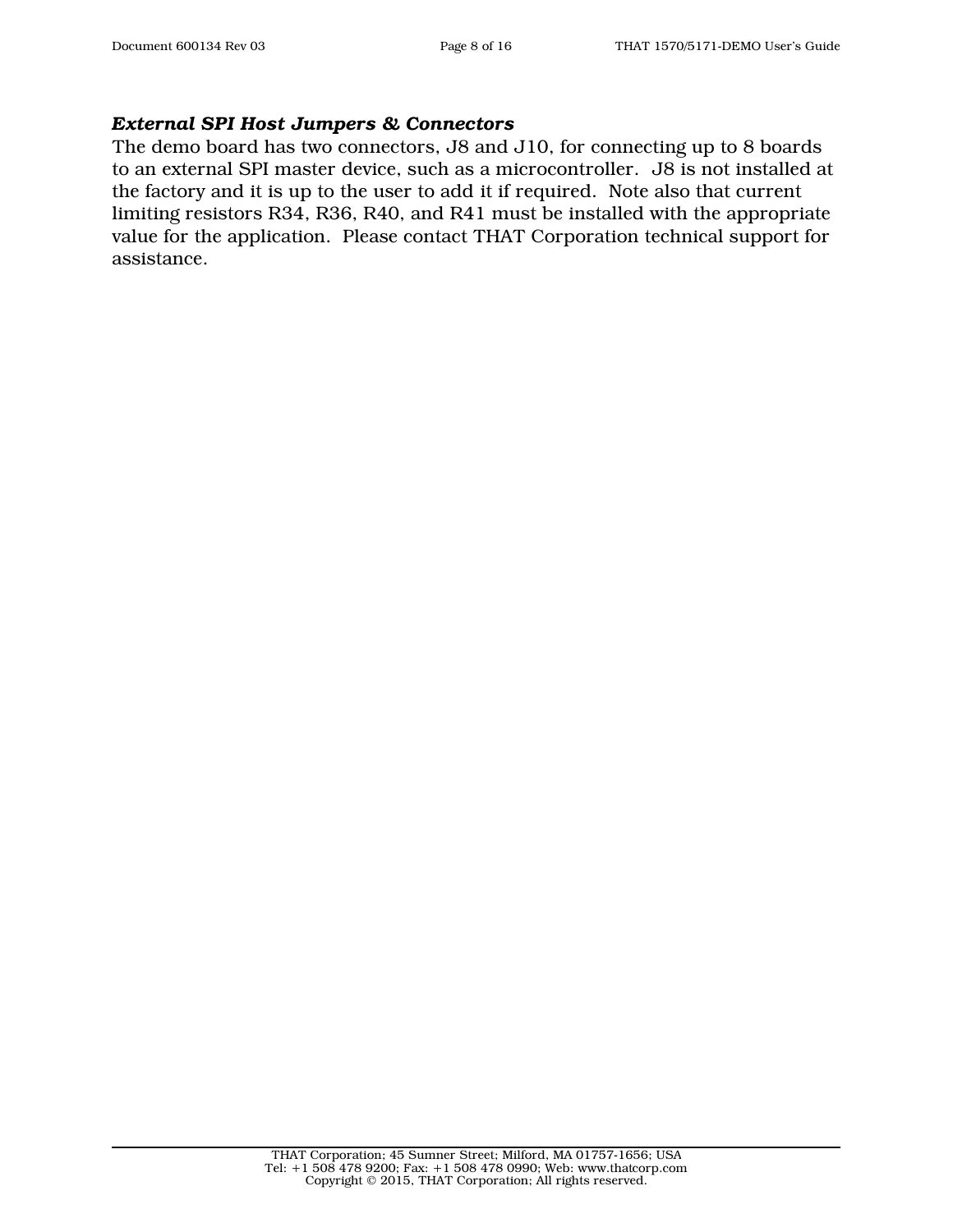



#### **Appendix A. Schematic Diagram**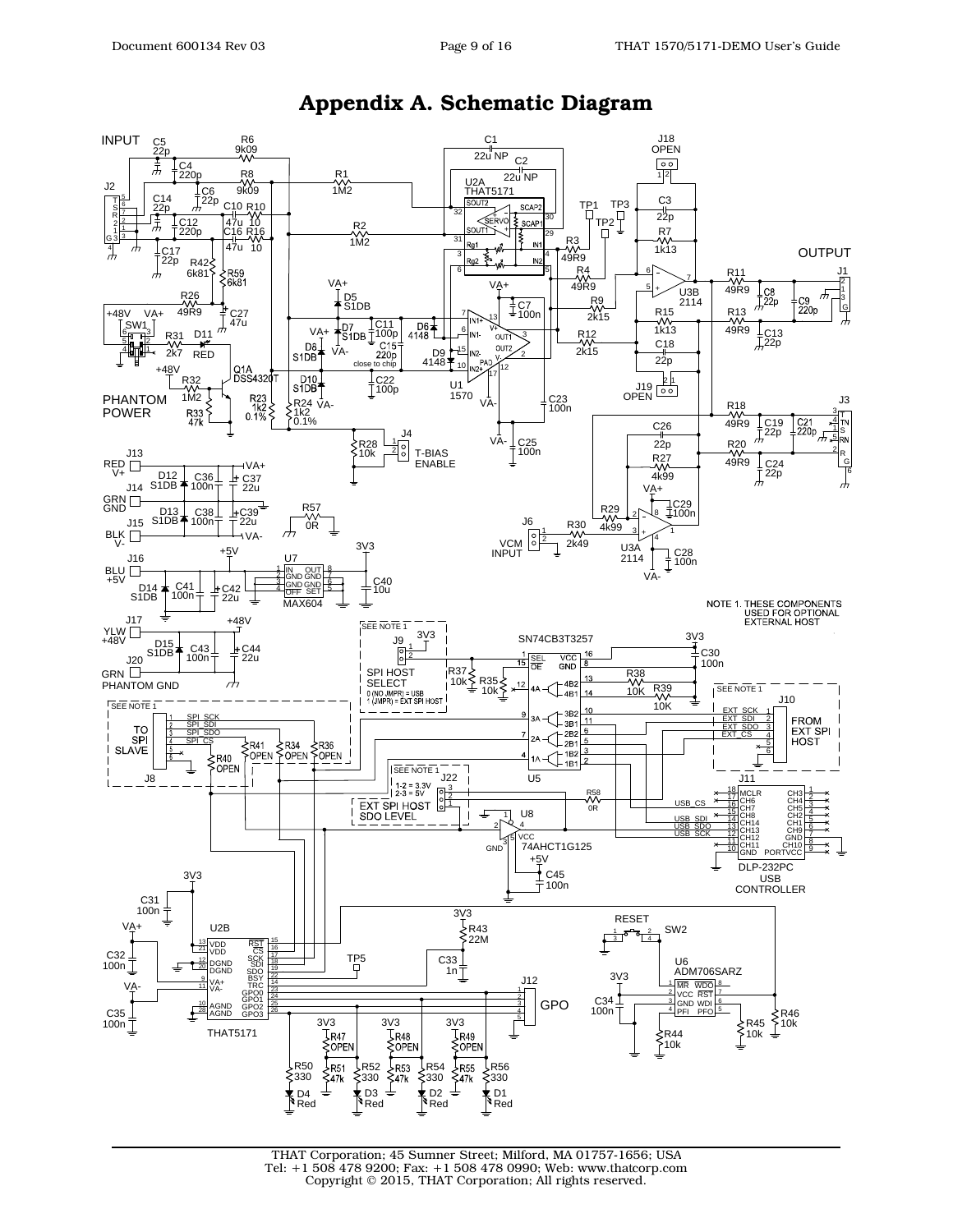| Appellula D. Dill of Materials |                |                                                                                      |                  |                                              |                |                 |  |
|--------------------------------|----------------|--------------------------------------------------------------------------------------|------------------|----------------------------------------------|----------------|-----------------|--|
| Item                           | Qty            | Ref                                                                                  | Value            | <b>Description</b>                           | <b>MFR</b>     | <b>MFR PN</b>   |  |
| $\mathbf{1}$                   | $\overline{2}$ | C1, C2                                                                               | 22uF/NP          | Cap. EL, nonpol, 20%, 16V                    | Nichicon       | UWP1C220MCL1GB  |  |
| $\overline{c}$                 | 11             | C3, C5, C6, C8,<br>C13, C14, C17,<br>C18, C19, C24,<br>C <sub>26</sub>               | 22pF             | Cap., 50V, 5%, NPO                           | Panasonic      | ECJ-2VC1H220J   |  |
| 3                              | 5              | C4, C9, C12,<br>C15, C21                                                             | 220pF            | Cap., 50V, 5%, NPO                           | Panasonic      | ECJ-2VC1H221J   |  |
| $\overline{4}$                 | 15             | C7, C23, C25,<br>C28, C29, C30,<br>C31, C32, C34,<br>C35, C36, C38,<br>C41, C43, C45 | 100nF            | Cap., 50V, 10%, X7R                          | Panasonic      | ECJ-2YB1H104K   |  |
| $\,$ 5 $\,$                    | 3              | C10, C16, C27                                                                        | 47UF             | Cap, EL, 20%, 63V, 1ohm                      | Panasonic      | EEV-TG1J470P    |  |
| 6                              | 2              | C11, C22                                                                             | 100PF            | Cap., 50V, 5%, NPO                           | Panasonic      | ECJ-2YB1H104K   |  |
| $\overline{7}$                 | 1              | C33                                                                                  | 1nF              | Cap., 50V, 10%, X7R                          | Panasonic      | ECJ-2VB1H102K   |  |
| $\overline{8}$                 | 3              | C37, C39, C42                                                                        | 22uF             | Cap. EL, 20%, 25V                            | Panasonic      | EEV-FC1E220P    |  |
| 9                              | 1              | C40                                                                                  | 10uF             | Cap., 10V, 10%, X5R                          | Panasonic      | ECJ-2FB1A106K   |  |
| 10                             | 1              | C44                                                                                  | 22uF             | Cap, EL, 20%, 63V, 1ohm                      | Panasonic      | EEV-TG1J220P    |  |
| $\overline{11}$                | 5              | D1, D2, D3, D4,<br>D11                                                               | <b>RED</b>       | LED, red, T1                                 | Rohm           | SLA-560LT3F     |  |
| 12                             | 8              | D5, D7, D8, D10,<br>D12, D13, D14,<br>D <sub>15</sub>                                | S1DB             | Diode, RECTIFIER GPP SMD<br>200V 1A          | Diodes, Inc.   | S1DB-13         |  |
| 13                             | $\overline{2}$ | D6, D9                                                                               | 4148             | Diode, DIODE SWITCHING<br>75V 150MA          | Comchip        | <b>CDSU4148</b> |  |
| 14                             | $\mathbf{1}$   | J1                                                                                   | NC3MAH           | Conn., XLR, Male, PCB                        | <b>Neutrik</b> | NC3MAH          |  |
| 15                             | $\mathbf{1}$   | J2                                                                                   | NCJ6FI-H         | Conn., Combo, PCB                            | <b>Neutrik</b> | NCJ6FI-H        |  |
| 16                             | 1              | JЗ                                                                                   | NRJ6HF-1         | Conn., Phone Jack, TRS                       | <b>Neutrik</b> | NRJ6HF-1        |  |
| $\overline{17}$                | 3              | J4, J6, J9                                                                           | CON <sub>2</sub> | Conn., HEADER 36POS .100<br><b>VERT GOLD</b> | Molex          | 22-28-4363      |  |
| 18                             | 3              | J5, J7, J21                                                                          | SHUNT-2POS       | Conn, shunt, 2-pos, 100mil                   | <b>TYCO</b>    | 382811-6        |  |
| 19                             | 1              | J8                                                                                   | CON6             | Conn., HEADER 36POS .100<br><b>VERT GOLD</b> | Molex          | <b>OPEN</b>     |  |
| 20                             | $\mathbf{1}$   | J10                                                                                  | CON <sub>6</sub> | Conn., HEADER 36POS .100<br><b>VERT GOLD</b> | Molex          | 22-28-4363      |  |
| 21                             | $\mathbf{1}$   | J11                                                                                  | DLP-232PC        | PCB, USB Module                              | <b>DLP</b>     | DLP-232PC       |  |
| 22                             | $\mathbf{1}$   | J12                                                                                  | CON <sub>5</sub> | Conn., HEADER 36POS .100<br><b>VERT GOLD</b> | Molex          | 22-28-4363      |  |
| 23                             | $\mathbf{1}$   | J13                                                                                  | 5WBP, RED        | Conn., 5-way binding post, Red               | Pomona         | 3760-2          |  |
| 24                             | $\overline{2}$ | J14, J20                                                                             | 5WBP. GRN        | Conn., 5-way binding post,<br>Green          | Pomona         | 3760-5          |  |
| 25                             | $\mathbf{1}$   | J15                                                                                  | 5WBP, BLK        | Conn., 5-way binding post,<br>Black          | Pomona         | 3760-0          |  |
| 26                             | $\mathbf{1}$   | J16                                                                                  | 5WBP, BLU        | Conn., 5-way binding post, Blue              | Pomona         | 3760-6          |  |
| 28                             | $\mathbf{1}$   | J17                                                                                  | 5WBP, YLW        | Conn., 5-way binding post,<br>Yellow         | Pomona         | 3760-4          |  |
| 29                             | 1              | J22                                                                                  | CON <sub>3</sub> | Conn., HEADER 36POS .100<br><b>VERT GOLD</b> | Molex          | 22-28-4363      |  |
| 30                             | $\mathbf{1}$   | Q1                                                                                   | <b>DSS4320T</b>  | NPN, 20V, 2A                                 | Diodes, Inc.   | DSS4320T-7      |  |

#### **Appendix B. Bill of Materials**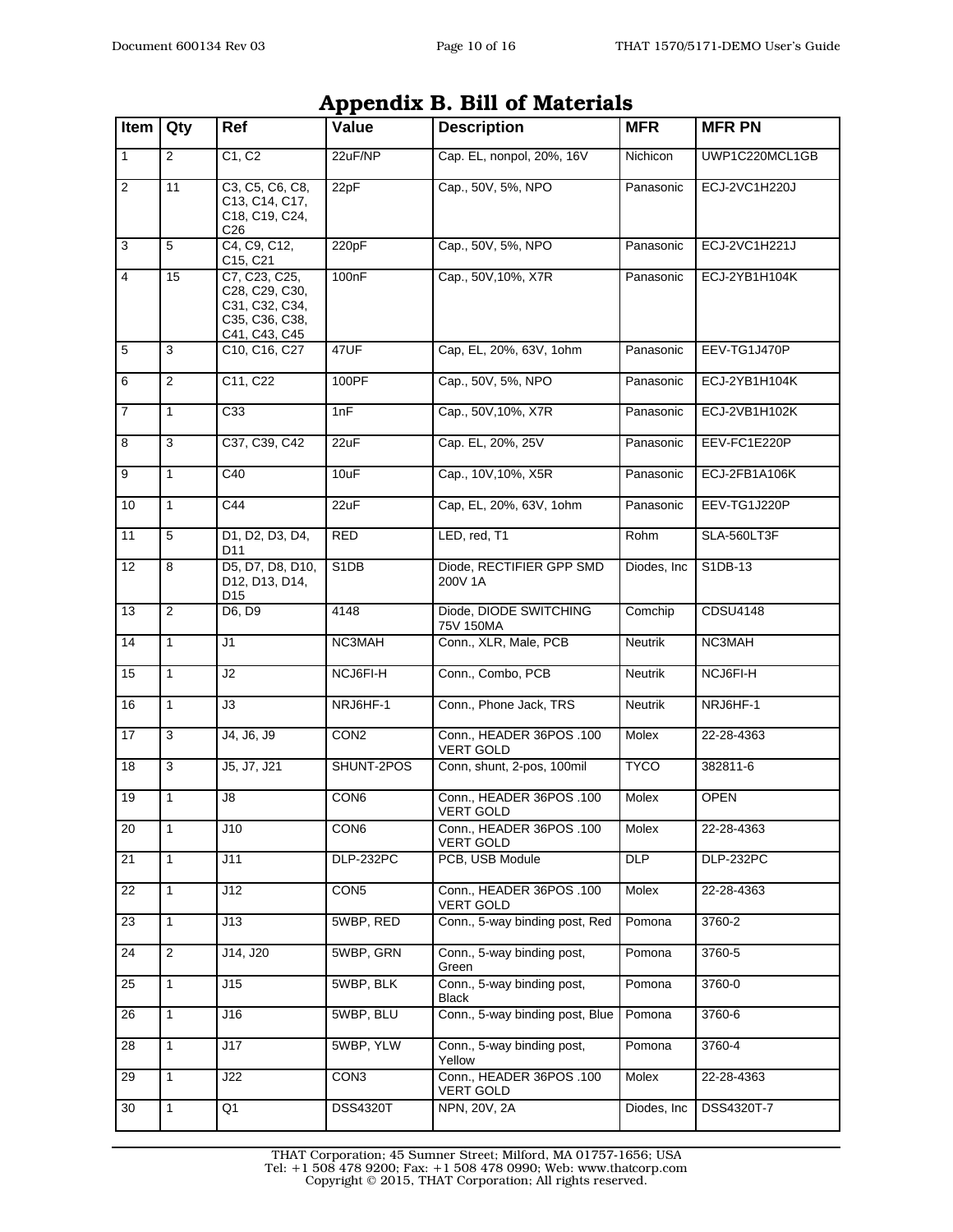| 31 | 3              | R <sub>1</sub> , R <sub>2</sub> , R <sub>32</sub> | 1M2                    | Res., thick film, 1/8W, 1%               | YAGEO                | RC0805FR-071M2L         |
|----|----------------|---------------------------------------------------|------------------------|------------------------------------------|----------------------|-------------------------|
| 32 | 8              | R3, R4, R11,<br>R13, R18, R20,<br>R25, R26        | 49R9                   | Res., thin film, 1/4W, 0.1%              | Vishay               | <b>TNPW120649R9BEEN</b> |
| 33 | $\overline{2}$ | R6, R8                                            | 9K09                   | Res., thin film , 1/8W, 0.1%,<br>25ppm/c | Susumu               | RG2012P-9091-B-T5       |
| 34 | $\overline{2}$ | R7, R15                                           | 1K13                   | Res., thin film, 1/10W, 0.5%             | Susumu               | RR1220P-1131-D-M        |
| 35 | $\overline{2}$ | R9, R12                                           | 2K15                   | Res., thin film, 1/10W, 0.5%             | Susumu               | RR1220P-2151-D-M        |
| 36 | 2              | R <sub>10</sub> , R <sub>16</sub>                 | 10                     | Res., metal film, 1/4W, 1%               | Vishay               | CMF5010R000FHEB         |
| 37 | $\mathbf{1}$   | R <sub>23</sub>                                   | 1K <sub>2</sub>        | Res., thin film , 1/4W, 0.1%,<br>25ppm/c | Susumu               | RGH2012-2E-P-122-B      |
| 38 | 1              | R <sub>24</sub>                                   | 1K <sub>2</sub>        | Res., thin film , 1/4W, 0.1%,<br>5ppm/c  | Susumu               | RGH2012-2E-P-122-B      |
| 39 | $\overline{2}$ | R27, R29                                          | 4K99                   | Res., thin film, 1/10W, 0.5%             | Susumu               | RR1220P-4991-D-M        |
| 40 | $\mathbf{1}$   | R <sub>28</sub>                                   | 10K                    | Res., thin film, 1/10W, 25ppm,<br>0.5%   | Susumu               | RR1220P-103-D           |
| 41 | $\mathbf{1}$   | R <sub>30</sub>                                   | 2K49                   | Res., thin film, 1/10W, 0.5%             | Susumu               | RR1220P-2491-D-M        |
| 42 | $\mathbf{1}$   | R31                                               | 2K7                    | Res., thick film, 1/4W, 5%               | YAGEO                | RC1206JR-072K7L         |
| 43 | 4              | R33, R51, R53,<br><b>R55</b>                      | 47K                    | Res., thick film, 1/8W, 1%               | YAGEO                | RC0805FR-0747KL         |
| 44 | $\overline{7}$ | R35, R37, R38,<br>R39, R44, R45,<br>R46           | 10K                    | Res., thin film, 1/10W, 25ppm,<br>0.5%   | <b>YAGEO</b>         | RR1220P-103-D           |
| 45 | $\overline{2}$ | R42, R59                                          | 6K81                   | Res., metal film, 1/4W, 0.1%             | $\overline{RC}$      | RC55LF-D-6K81-B-B       |
| 46 | 1              | R43                                               | 22M                    | Res., thick film, 1/8W, 10%              | Panasonic            | ERJ-6GEYK226V           |
| 47 | $\overline{4}$ | R50, R52, R54,<br><b>R56</b>                      | 330                    | Res., thick film, 1/8W, 1%               | YAGEO                | RC0805FR-07330RL        |
| 48 | $\overline{2}$ | R57, R58                                          | 0 <sub>R</sub>         | Res., thick film, 1/8W, 5%               | YAGEO                | RC0805JR-070RL          |
| 49 | 1              | SW <sub>1</sub>                                   | PBH2UEENAGX            | SW., push, DPDT                          | E Switch             | PBH2UEENAGX             |
| 50 | $\mathbf{1}$   | SW <sub>2</sub>                                   | SW MOM.<br><b>PUSH</b> | SW., push, mom, DPST                     | Panasonic            | EVQ-PHV03T              |
| 51 | 3              | TP1, TP2, TP3                                     | <b>TP</b>              | Conn., Test point                        | Keystone             | 1250                    |
| 52 | $\mathbf{1}$   | U1                                                | <b>THAT1570</b>        | IC, Mic Pre                              | THAT Corp   THAT1570 |                         |
| 53 | $\mathbf{1}$   | U <sub>2</sub>                                    | <b>THAT5171</b>        | IC, Mic Pre Controller                   | <b>THAT Corp</b>     | <b>THAT5171</b>         |
| 54 | $\mathbf{1}$   | U <sub>3</sub>                                    | NJM2114                | IC, op amp, dual                         | <b>NJR</b>           | <b>NJM2114M</b>         |
| 55 | $\mathbf{1}$   | U <sub>5</sub>                                    | SN74CB3T3257           | IC, Quad MUX                             | <b>TI</b>            | SN74CB3T3257PWR         |
| 56 | $\mathbf{1}$   | U6                                                | ADM706SARZ             | IC, Reset monitor                        | Analog<br>Devices    | ADM706SARZ              |
| 57 | $\overline{1}$ | $\overline{U7}$                                   | <b>MAX604</b>          | IC, Adj LDO Reg.                         | Maxim                | MAX604CSA               |
| 58 | $\mathbf{1}$   | U8                                                | 74AHCT1G125            | IC, buffer, single                       | TI                   | SN74AHCT1G125DCK        |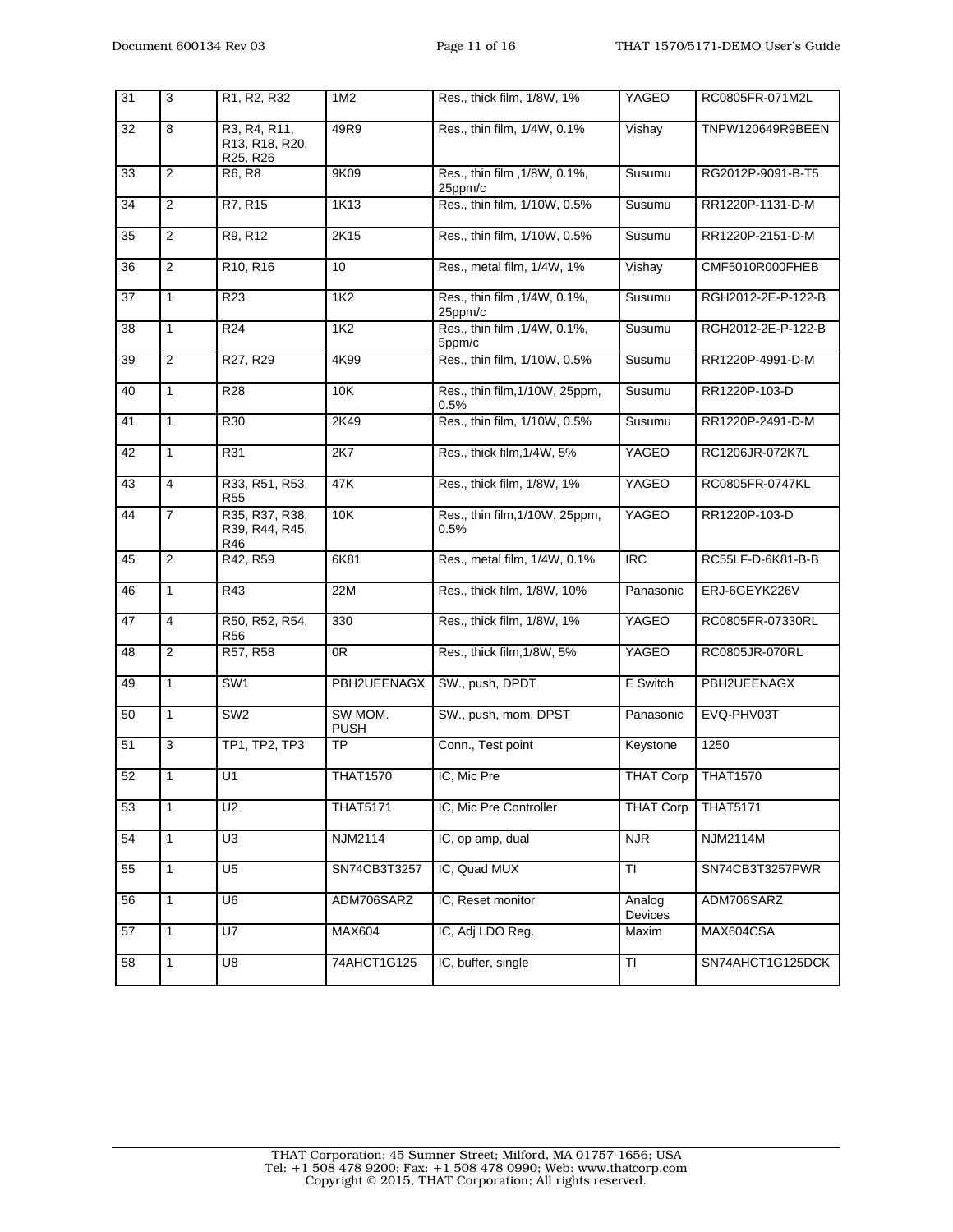

## **Appendix C. PCB Layout**

PCB Layout - Layer 1 (Top)



PCB Layout - Layer 2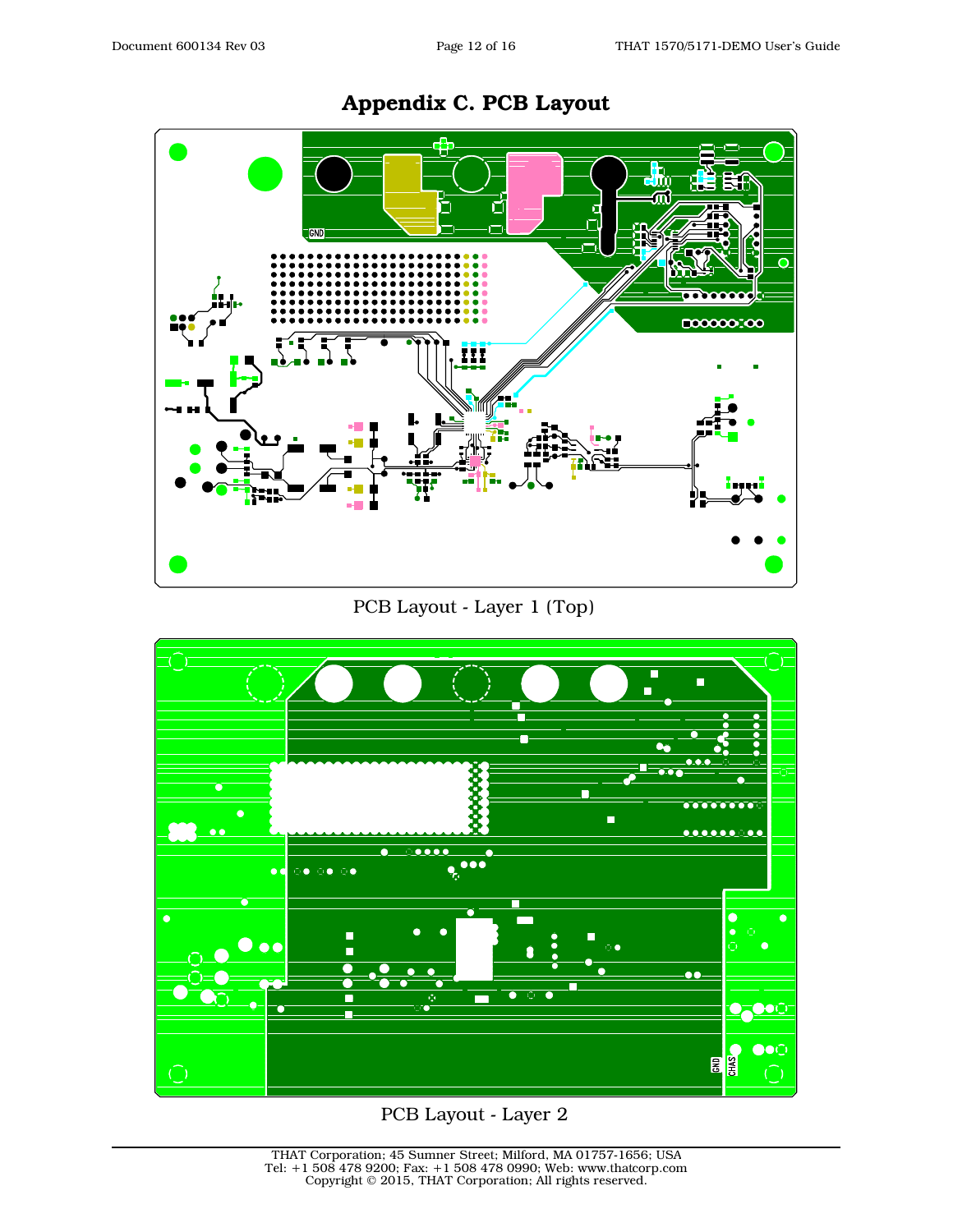

## **Appendix C. PCB Layout (Continued)**

PCB Layout - Layer 3



#### PCB Layout - Layer 4 (Bottom)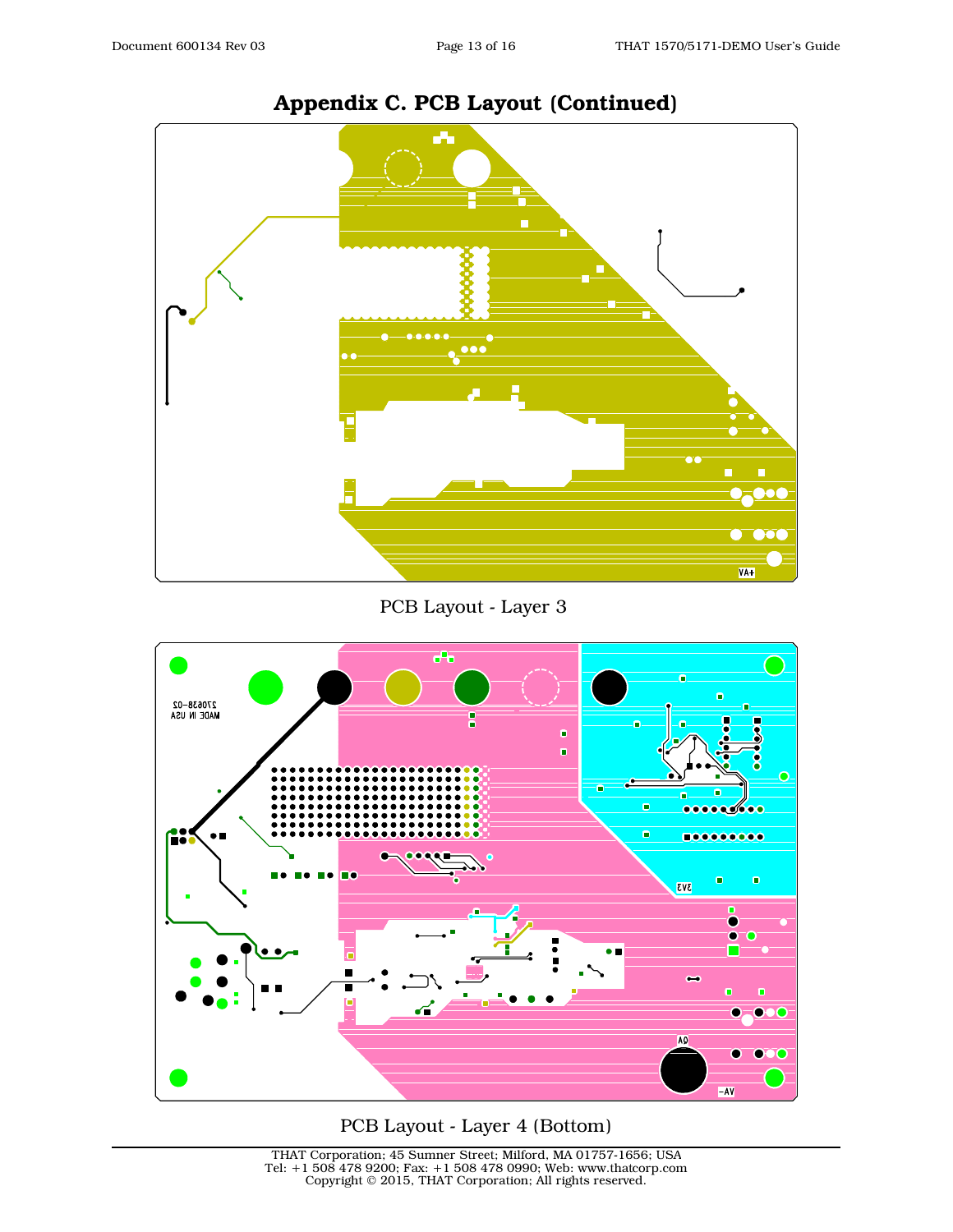

#### **Appendix C. PCB Layout (Continued)**

PCB Layout - Silk Screen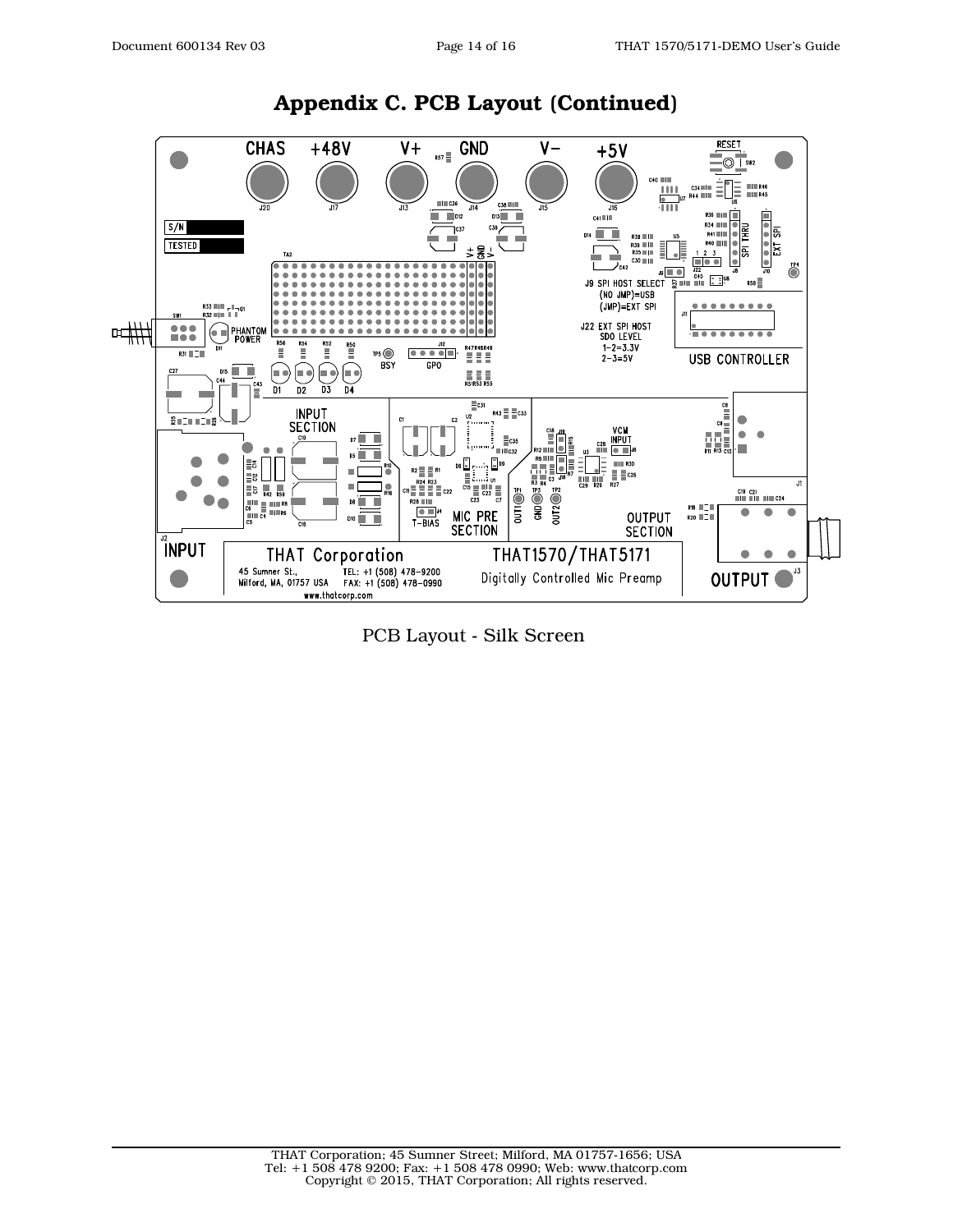**Notes**